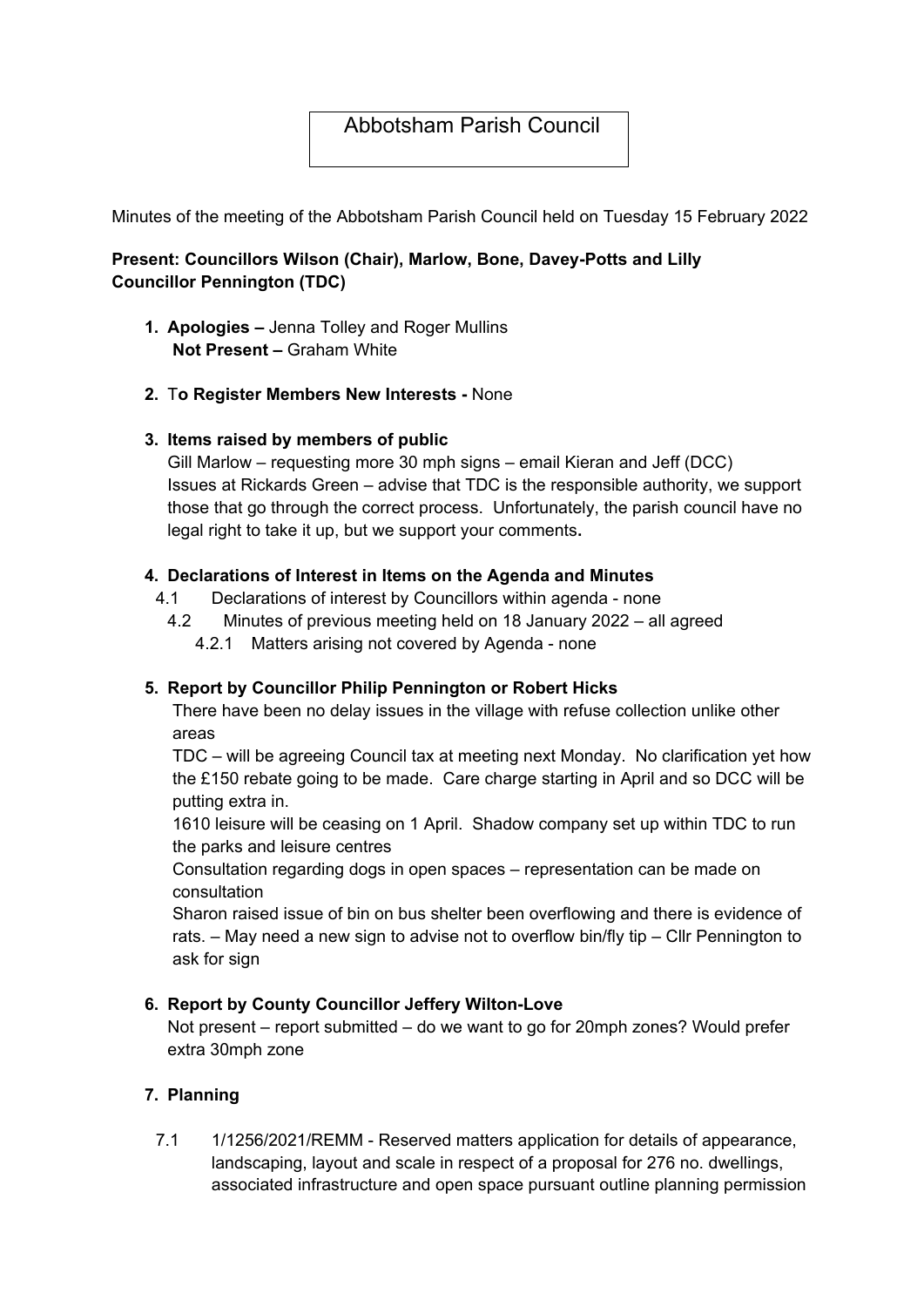1/0039/2014/OUTM – Land South of Clovelly Road, Littleham – Reconsultation – Which site is going to include the school? Reiterate our previous comments

- 7.2 1/1133/2021/REMM Reserved matters application for details of appearance, landscaping, layout and scale in respect of a proposal for 274 no. dwellings, associated infrastructure and open space pursuant outline planning permission 1/0039/2014/OUTM, Land to South of Clovelly Road, Bideford – Reconsultation – reiterate our previous comments
- 7.3 1/1248/2021/FUL Change of use from a multi-use building (Class D2) to a single holiday let, installation of windows and external staircase leading to timber deck with glass balustrade to support the existing Elopement & Micro Wedding business, Duckhaven Stud, Cornborough Road, Westward Ho! – Approved – Claire attended the meeting on behalf of parish council, councillors taking view no new building so not a big issue
- 7.2 1/0926/2020/OUTM Outline planning application for the erection of up to 290 dwellings, including affordable housing with public open space, landscaping and sustainable drainage system (SuDS) and two vehicular access points from Abbotsham Road. All matters reserved except access, Land North of Abbotsham Road, Bideford – Refused – Philip was at committee meeting, important to keep Kenwith Valley as a green corridor. He has written to chair of planning committee and head of planning asking what individuals can do to protect it.
- 7.4 1/1134/2021/OUT Construction of 4 bedroom detached dwelling, with associated access, parking, amenity space and landscaping. All matters reserved, Land adjacent Hill House, Abbotsham - Approved

## **8. Clerks Report**

- 8.1 Letter to Rick Turner re hedges letter delivered, no reply received
- 8.2 Enforcement Cases update from DALC and enforcement, the parish council cannot police enforcement cases. Individuals should report any issues to Torridge District Council enforcement team. The parish council will make no reference to addresses or individuals in any further minutes regarding this.

## **9. Chairs Report**

- 9.1 Abbotsham Volunteers maintenance around the village it is happening regularly unless weather is too bad.
- 9.2 High Cut now been done by W J Slee. Northam Town Council quoted but when they revisited, they couldn't handle it. Northam have done short sections, John Slee has done work for £300. Needs to be cut in November this year then it will be in a better position.

### **10. Finance**

Cheque for Philip – village expenses/rebuild wall materials £41.88 Cheque for W J Slee - £300